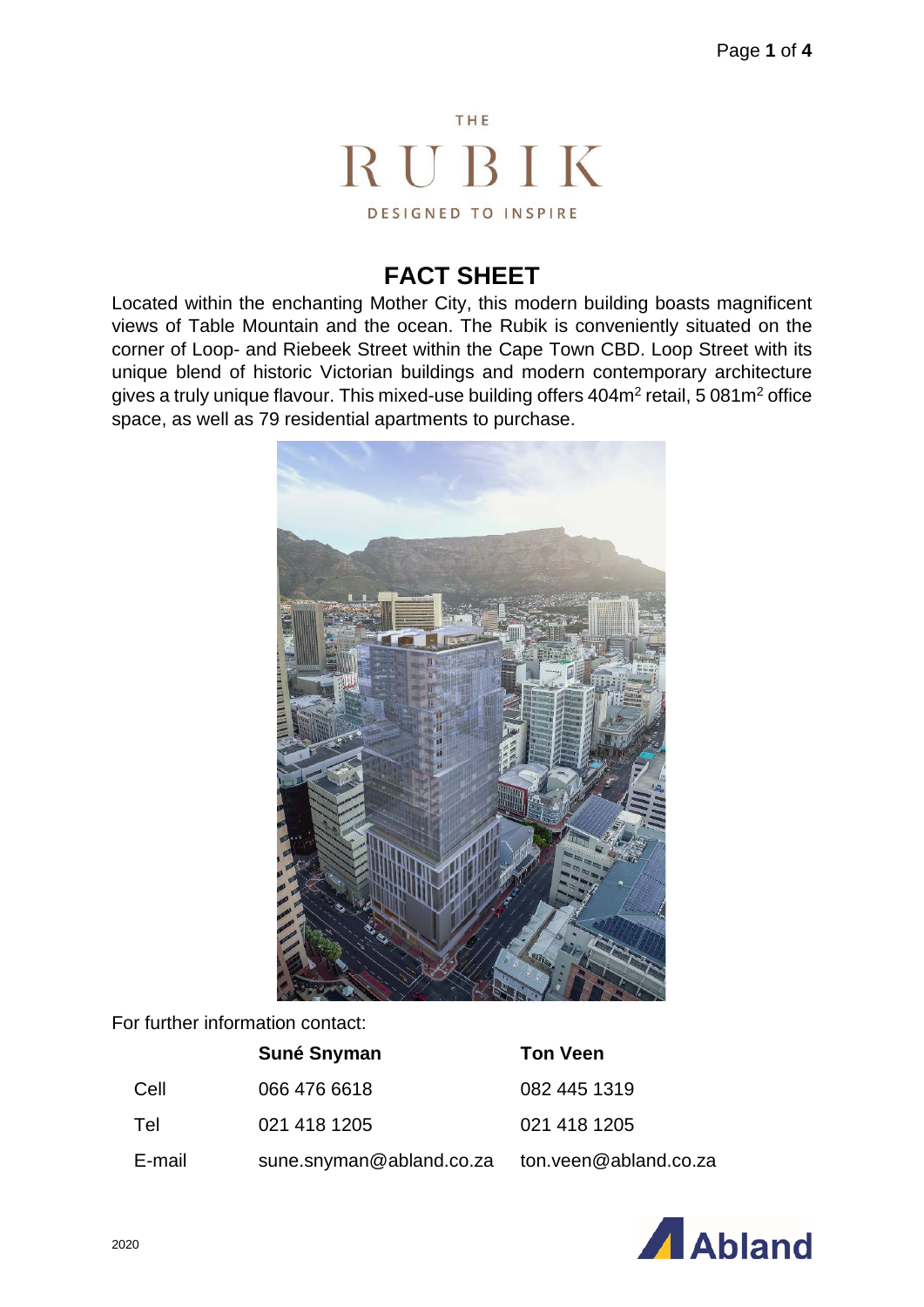# **1. TOTAL AREA**

|                        | <b>DESCRIPTION</b>                    | <b>AVAILABLE AREA</b><br>(m <sup>2</sup> ) | <b>OCCUPATION</b>     |
|------------------------|---------------------------------------|--------------------------------------------|-----------------------|
|                        | Floor 12                              | 737                                        |                       |
|                        | Floor 13                              | 737                                        |                       |
|                        | Floor 14                              | 737                                        |                       |
| <b>Offices</b>         | Floor 15                              | 737                                        |                       |
|                        | Floor 16                              | 737                                        |                       |
|                        | Floor 17                              | 737                                        |                       |
|                        | <b>Office Total</b>                   | 4 4 2 2                                    |                       |
|                        | Office 1                              | 414                                        |                       |
| <b>Sectional Title</b> | Office 2                              | 96                                         |                       |
| <b>Offices</b>         | Office 3                              | <b>SOLD</b>                                |                       |
| (For SALE)             | <b>Gross Sectional Title</b><br>Total | 510                                        | <b>August</b><br>2023 |
| <b>Retail</b>          | <b>Retail First Floor</b>             | 156                                        |                       |
|                        | <b>Retail Ground Floor</b>            | 233                                        |                       |
|                        | <b>Retail Total</b>                   | 389                                        |                       |
| <b>TOTAL</b>           | <b>Office &amp; Retail</b>            | 5 3 2 1                                    |                       |
| <b>Residential</b>     | <b>Apartments</b>                     | 79 Units/<br>5923                          |                       |
|                        |                                       |                                            |                       |
| TOTAL                  | <b>Building GRA</b>                   | 11 250                                     |                       |

# **2. OFFICE MONTHLY RENTAL RATES**

| 1. | <b>Net Rental</b>                            | R 200.00 per $m^2$                  |
|----|----------------------------------------------|-------------------------------------|
|    |                                              |                                     |
| 2. | <b>Operating Cost</b>                        | 30.00 per $m^2$<br>$R_{\perp}$      |
|    |                                              |                                     |
| 3. | Rates & Taxes                                | R 27.00 per $m^2$                   |
|    |                                              |                                     |
|    | <b>GROSS RENTAL PER M<sup>2</sup>/ MONTH</b> | R 257.00 per $m^2$                  |
|    |                                              |                                     |
| 4. | <b>Basement Parking</b>                      | R 2,000 per Bay                     |
|    |                                              |                                     |
| 5. | <b>Balconies / Storerooms</b>                | R 70.00 per $m^2$                   |
|    |                                              |                                     |
| 6. | <b>Rental Escalation</b>                     | 8%                                  |
|    |                                              |                                     |
| 7. | Office Tenant Installation Allowance (TI)    | R <sub>1</sub> ,000 per usable $m2$ |
|    |                                              |                                     |

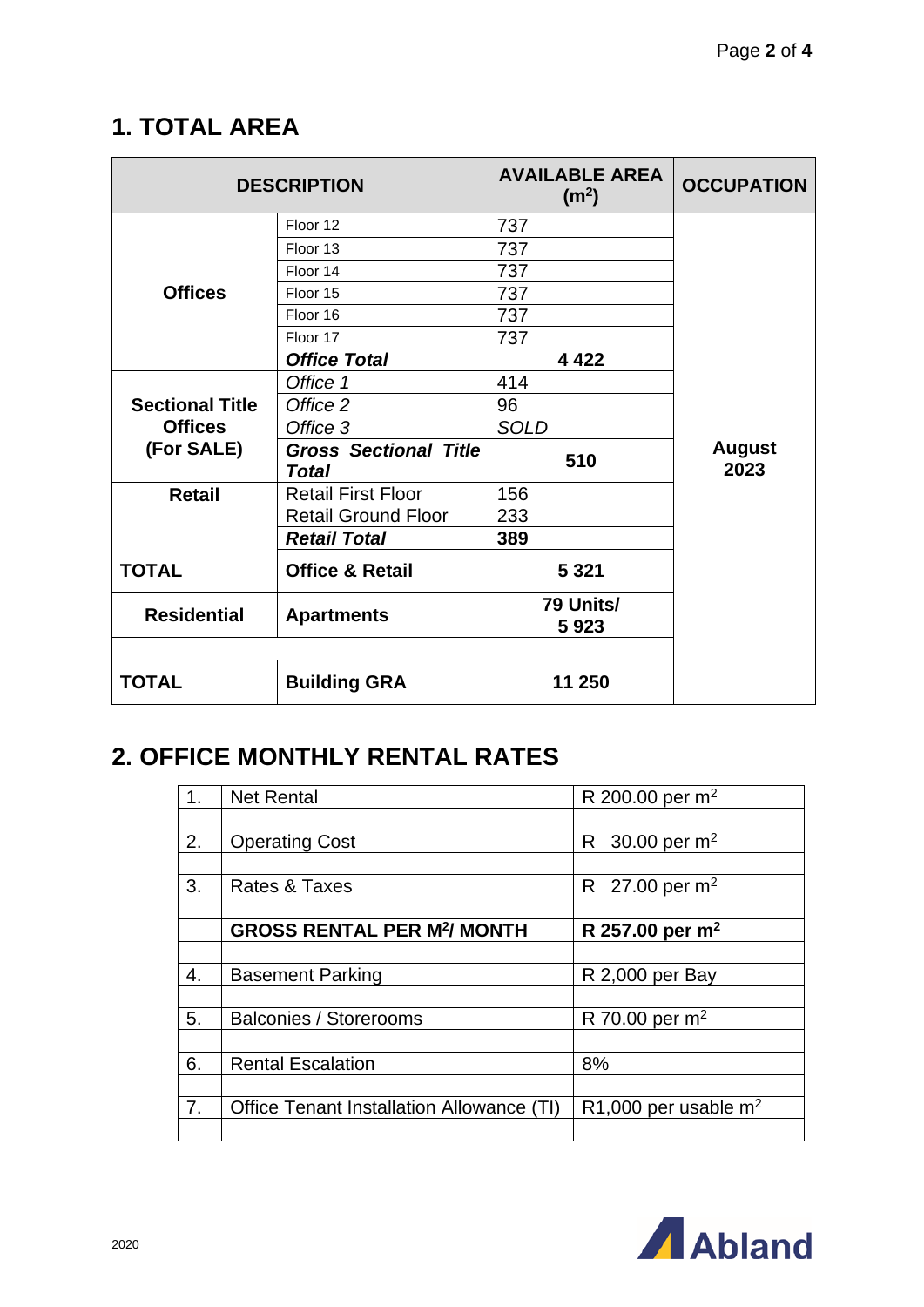#### **3. RETAIL MONTHLY RENTAL RATES**

|    | <b>Net Rental</b>                            | R 300.00 per m <sup>2</sup>   |
|----|----------------------------------------------|-------------------------------|
|    |                                              |                               |
| 2. | <b>Operating Cost</b>                        | 30.00 per m <sup>2</sup><br>R |
|    |                                              |                               |
| 3. | Rates & Taxes                                | R 27.00 per $m^2$             |
|    |                                              |                               |
|    |                                              |                               |
|    | <b>GROSS RENTAL PER M<sup>2</sup>/ MONTH</b> | R 357.00 per $m^2$            |
|    |                                              |                               |
| 4. | <b>Storerooms</b>                            | R 70.00 per $m^2$             |
|    |                                              |                               |
| 5. | <b>Rental Escalation</b>                     | 8%                            |

#### Note to Tenant Installation Allowance:

- 1. All prices are exclusive of VAT.
- 2. The TI allowance above is over and above Base building Items already installed
	- Air-conditioning
	- Ceilings and Lighting
	- Blinds (Offices only)
	- Electrical socket outlet
- 3. The tenant allowance is based on the usable area only.
- 4. Above mentioned Tenant Allowance is based on a 5-year Lease Term.

#### **4. OPERATING COSTS (COMMON AREAS)**

- 4.1.Building insurance premiums
- 4.2.Cleaning
- 4.3.Management fees
- 4.4.Cleaning consumables
- 4.5.Meter reading fees
- 4.6.Building security
- 4.7.General repairs & maintenance